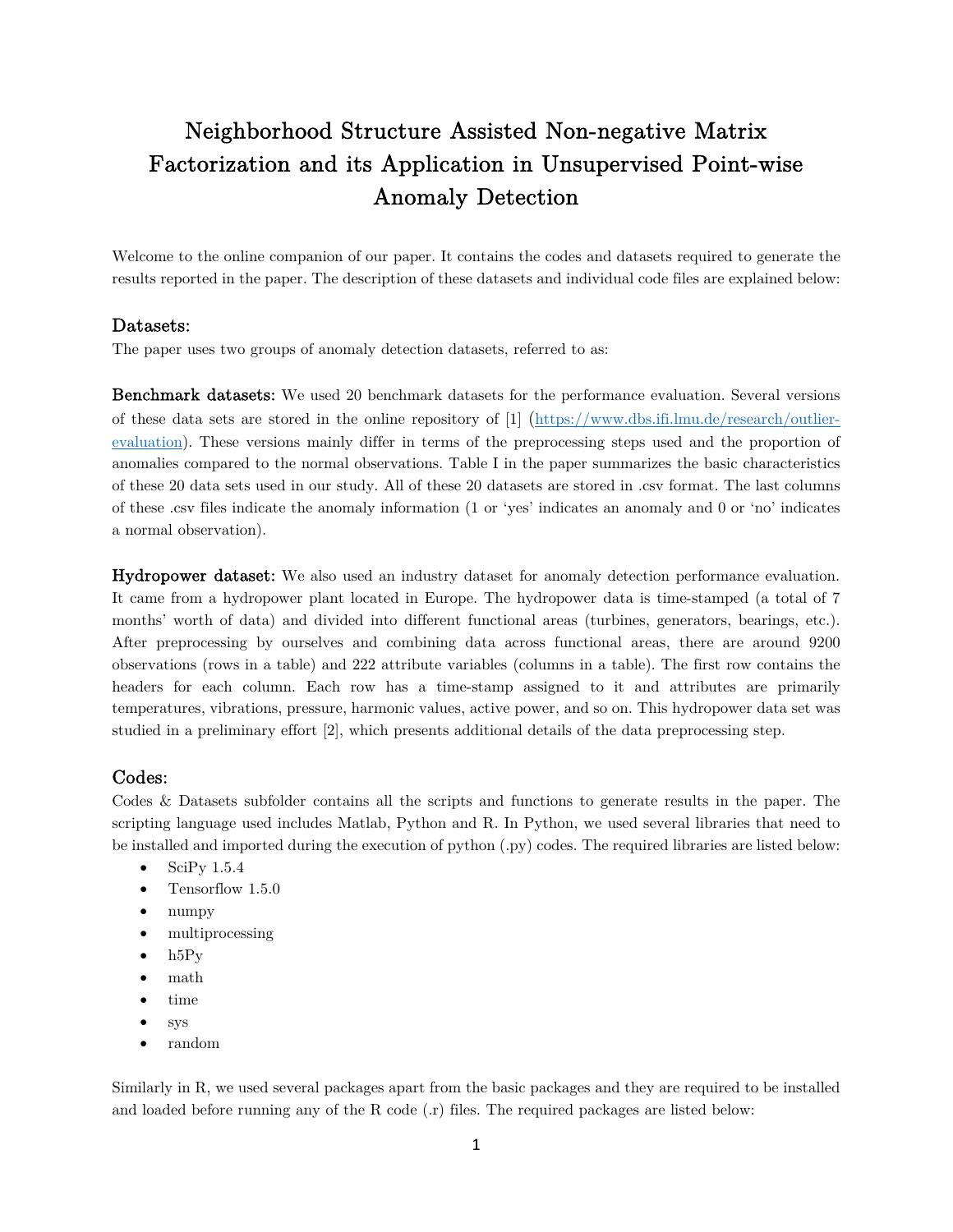- dbscan
- dplyr
- fossil
- PCCMR
- matrixStats
- HighDimOut

Under the Codes & Datasets folder, we have several Matlab scripts & functions, a couple of R scripts & functions, several Ipython notebooks and two Python scripts. The main code files are explained below:

DSGD\_CNMF\_public.py: This Python script will implement the offline NS-NMF algorithm. It will generate the low rank matrices using the original data matrix and the MST similarity matrix generated by mstsim.r. It implements a parallel block algorithm for faster and parallel processing.

GNMF\_Multi1.m: This Matlab function will implement the GNMF algorithm.

symnmf newton.m: This Matlab function will implement the SNMF algorithm.

OnlineNSNMFV3.m: This Matlab function will implement the online NS-NMF algorithm.

OnlineNSNMFhydro.m: This Matlab function will implement the online NS-NMF algorithm for the hydropower plant data.

Table5.m: This Matlab script will generate anomaly detection performance for the 5 algorithms across 20 benchmark datasets using all of the above scripts and functions.

Table7.m: This Matlab script will generate anomaly detection performance for the 5 algorithms on hydropower dataset.

LoMST\_PracticalK.r: This R script will implement the LoMST algorithm on all 20 datasets.

'datasetname'euclidMDSLE.ipynb: These IPython notebooks will generate the anomaly detection performance following the Euclidean distance regularized autoencoder model in Table 9.

DAGMM.ipynb: This IPython notebook will generate the anomaly detection performance following the DAGMM approach for each of the 20 datasets used in Table 9.

RankAverage.r: It will generate the average rank performance of competing approaches across 20 datasets.

friedman.r: It will first perform the Friedman test on the detection results generated by competing approaches. Then it will generate the p-value table reported in Table 4 in the paper.

Figure 2.m: This Matlab script will be used to generate the post hoc multiple comparison figure.

ExampleRun WDBC.m: This Matlab function will simulate the anomaly detection process of all 5 competing approaches using an example dataset (WDBC.csv)

Apart from these main scripts we have several other helper functions that are required for compiling the above scripts or generate data files used in those scripts, they are briefly mentioned below:

mstsim.r: This R script will generate the similarity/distance matrix using minimum spanning tree. The output will be saved as a .csv file which will be used as an input to the DSGD\_CNMF\_public.py file.

Mat2BlockPublic.py: This Python function will be called from DSGD\_CNMF\_public.py to divide the data files into blocks.

LoMST.r: It is the core LoMST algorithm function. The function will be called to return the number of true detection and anomaly indices for a specified K value for any dataset whose anomaly information is known to the user.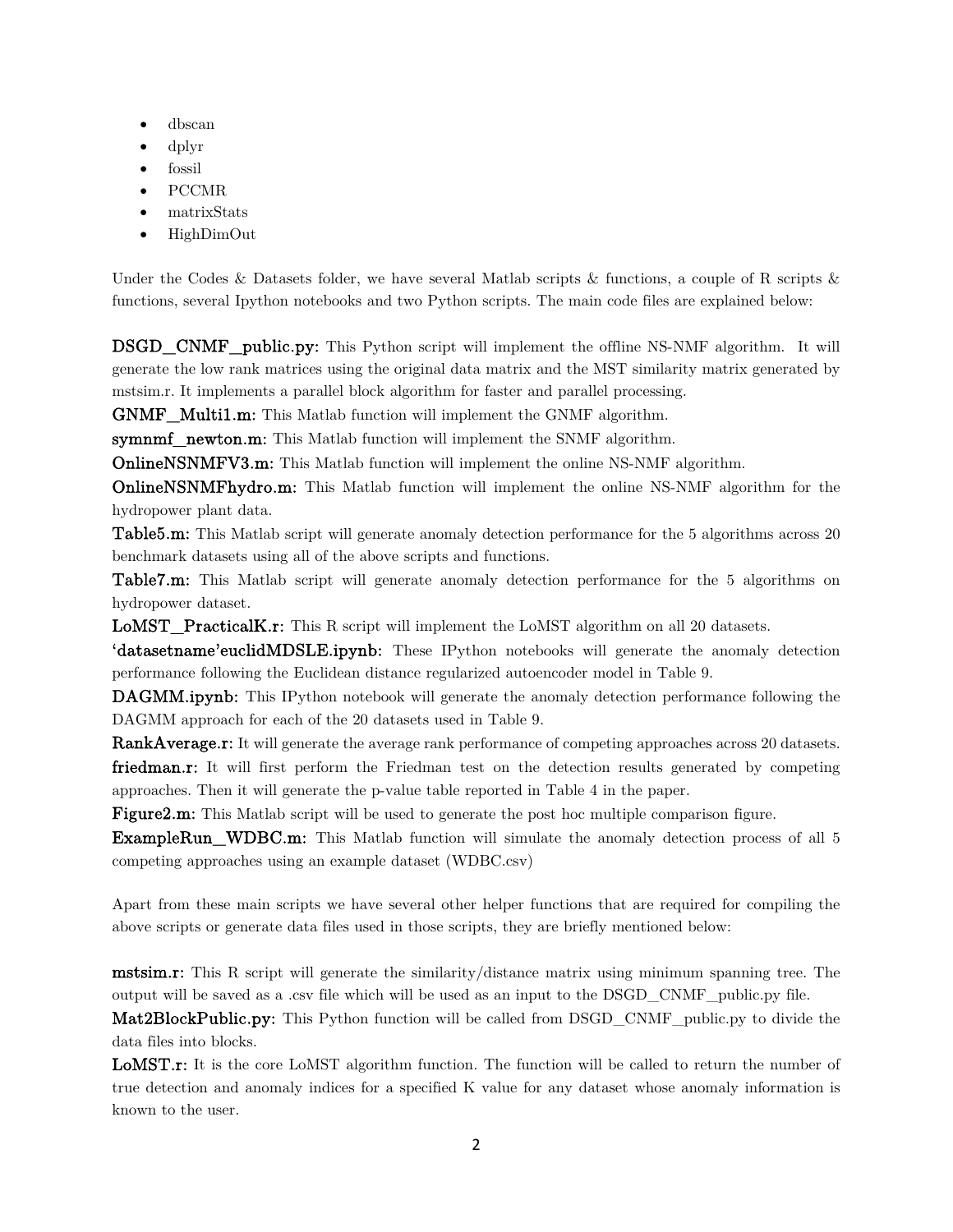scale dist3 knn.m: This Matlab function generates the k-nearest neighbors' distance for a data matrix, utilized in both GNMF and SNMF algorithm.

newW\_new.m: This Matlab function generates temporal LoMST weights for online NS-NMF approach. NSNMF\_Update\_U.m: This Matlab function provides update of one of the low-rank matrices. NSNMF\_Update\_V.m: This Matlab function provides update of one of the low-rank matrices.

Machine Specification: Intel Core i7(7700HQ@2.80 GHz), 16GB Ram; Windows 10 Software Version: Python 3.6; R version 3.6.2; MATLAB version 2019b

## Steps to generate anomaly detection outcome for an example data file (WDBC.csv):

- Generate MST distance matrix using mstsim.r file, it will be saved as edgesWDBC.csv.
- Run DSGD\_CNMF\_public.py to generate low-rank matrices. They will be saved as .mat files.
- Run ExampleRun WDBC.m to generate detection outcome for all 5 approaches.

## Reproducing the results in the paper:

For the convenience of the users, in the following table, we summarize how to reproduce different tables and figures used in the paper. Before running any codes, set your working directory to ".\Codes & Datasets".

| Which<br>Results to<br>Reproduce | Data File                                | Script File          | Output                                                                                                                                                                                                                                     |
|----------------------------------|------------------------------------------|----------------------|--------------------------------------------------------------------------------------------------------------------------------------------------------------------------------------------------------------------------------------------|
| Table 3                          | papercounts.csv                          | RankAverage.r        | This R file only produces the<br>last row of Table 3 (mean<br>relative ranks of the<br>competing approaches based<br>on their detection outcome<br>in Table 5); other rows of<br>Table 3 are manually<br>produced using data in<br>Table 5 |
| Figure 2                         | ranks.csv (generated<br>from friedman.r) | Figure2.m            | Post-hoc comparison figure                                                                                                                                                                                                                 |
| Table 4                          | papercounts.csv                          | friedman.r           | p-value table and Friedman<br>test summary                                                                                                                                                                                                 |
| Table 5                          | All 20 datasets (.csv)                   | Table <sub>5.m</sub> | All columns of Table 5                                                                                                                                                                                                                     |
| Table 6                          | All 20 datasets (.csv)                   | LoMST_PracticalK.r   | Column 3 of Table 6                                                                                                                                                                                                                        |
| Table 7                          | hydro.csv and<br>hydropower.mat          | Table7.m             | All columns of Table 7                                                                                                                                                                                                                     |